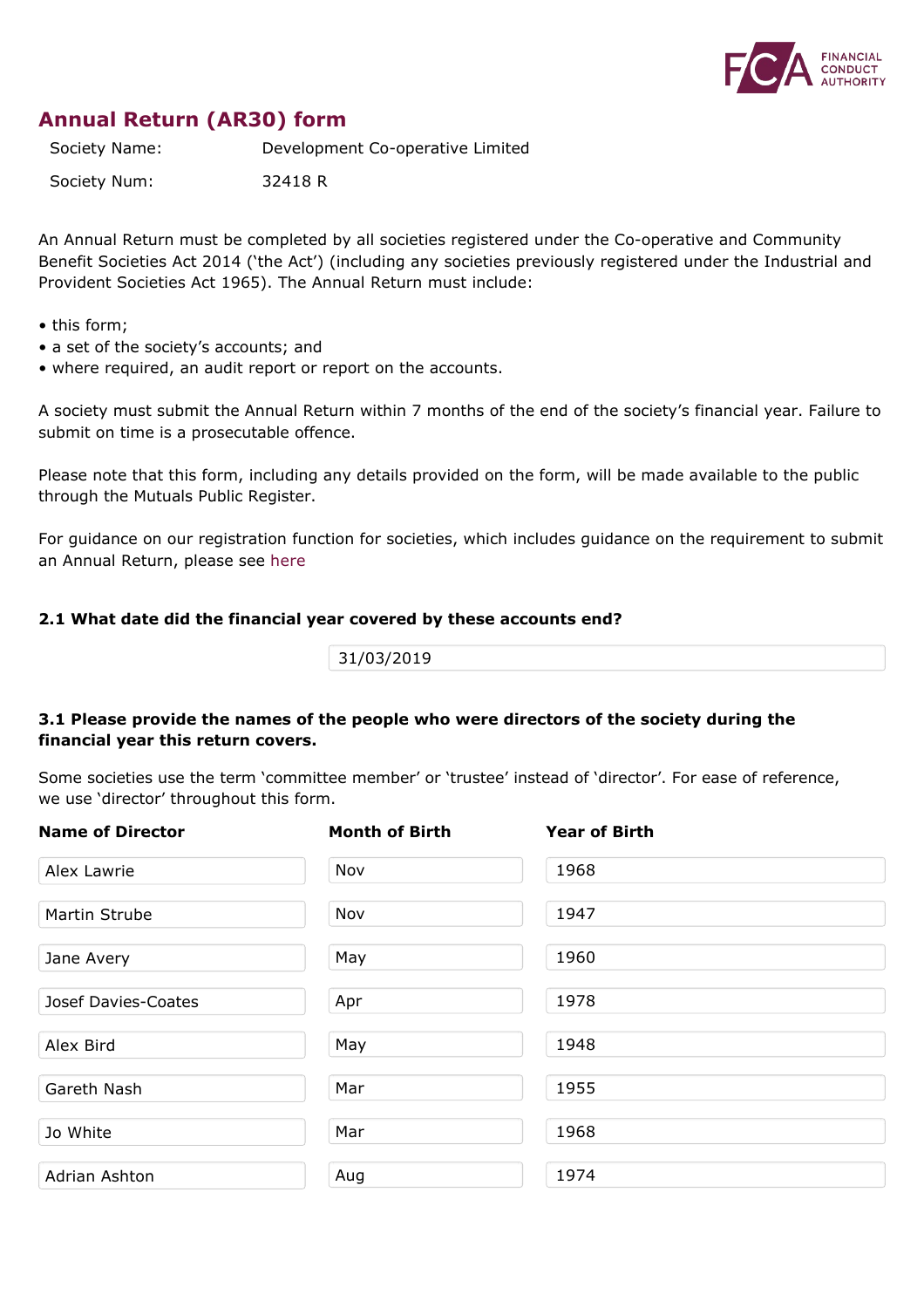## **3.2 All directors must be 16 or older. Please confirm this is this case:**

 $\overline{P}$  All directors are aged 16 or over

## **3.3 Societies are within the scope of the Company Director Disqualification Act 1986 (CDDA). Please confirm that no director is disqualified under that Act:**

 $^{\boxtimes}$  No director is disqualified

## **3.4 Please state any close links which any of the directors has with any society, company or authority.**

'Close links' includes any directorships or senior positions held by directors of the society in other organisations.

None

## **3.5 Please provide the name of the person who was secretary at the end of the financial year this return covers.**

Societies must have a secretary

| <b>Name of Secretary</b> | <b>Month of Birth</b> | <b>Year of Birth</b> |
|--------------------------|-----------------------|----------------------|
| Alex Lawrie              | Nov                   | 1968                 |

## **4.1 Please confirm that:**

 $\overline{K}$  accounts are being submitted with this form

 $\mathbb E$  the accounts comply with relevant statutory and accounting requirements

 $\overline{R}$  the accounts are signed by two members and the secretary (3 signatures in total)

## **4.2 Based on the accounts, please provide the information requested below for the financial year covered by this return.**

| 11   |
|------|
|      |
| 775  |
|      |
| 2741 |
|      |
| 0    |
|      |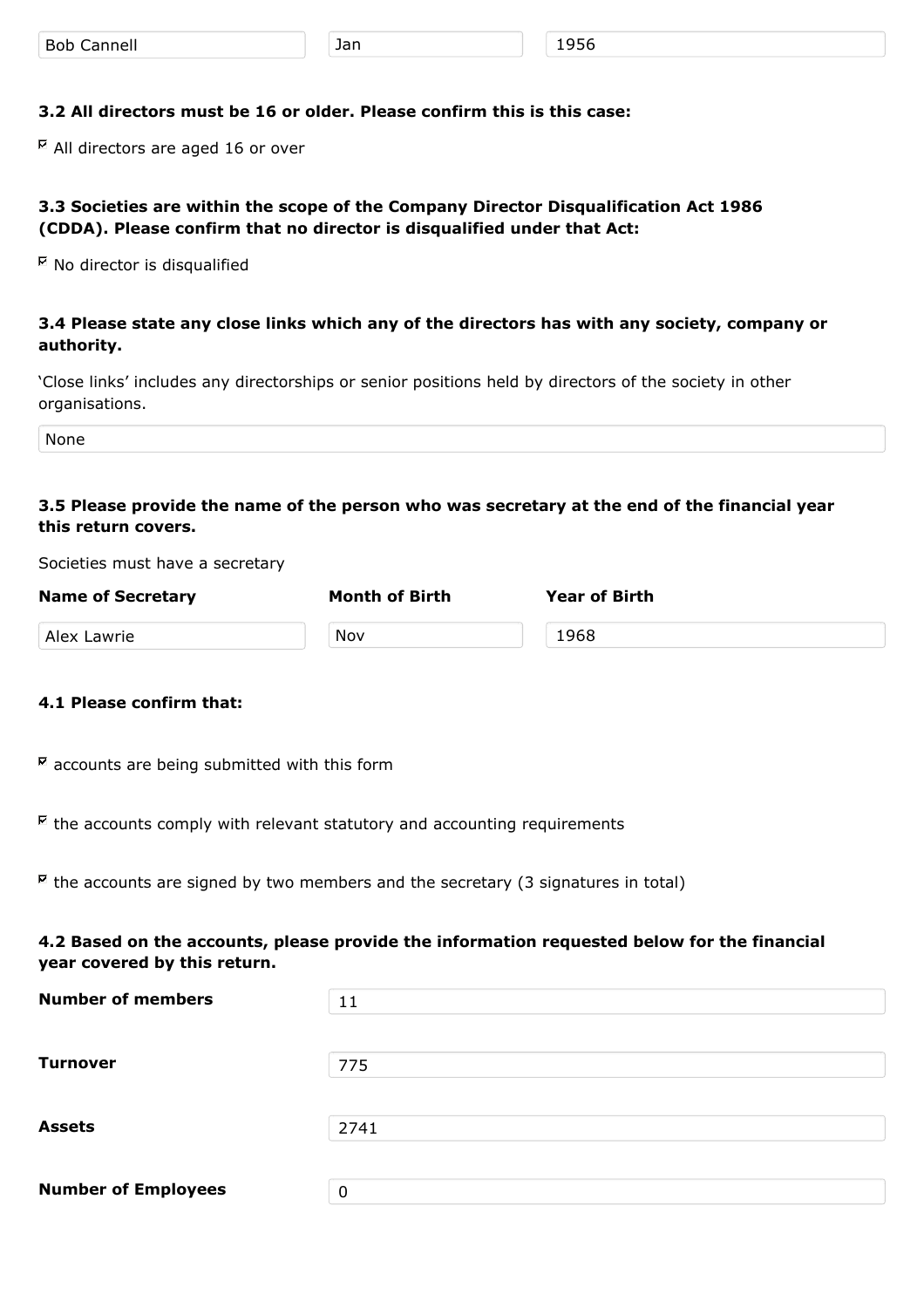**Share Capital** 2600

0

**Highest rate of interest paid on shares**

# **4.3 What Standard Industrial Classification code best describes the society's main business?**

Where more than one code applies, please select the code that you feel best describes the society's main business activity. You will find a full list of codes [here](http://resources.companieshouse.gov.uk/sic/)

#### **SIC Code Management consultancy activities other than financial management (70229)** \*

Societies are required to appoint an auditor to audited unless they are small or have disapplied this requirement. For further guidance see chapter 7 of our guidance: <https://www.fca.org.uk/publication/finalised-guidance/fg15-12.pdf>

# **5.1 Please select the audit option the society has complied with:**

- Full Professional Audit
- $\degree$  Auditor's report on the accounts
- Lay Audit
- $^{\circ}$  No audit

# **5.2 Please confirm the audit option used by the society is compliant with the society's own rules and the Act**

 $E$  We have complied with the audit requirements

# **5.3 Please confirm any audit report (where required) is being submitted with this Annual Return**

Yes

 $\Omega$  Not applicable

## **5.4 Is this society accepted by HM Revenue and Customs (HMRC) as a charity for tax purposes?**

Yes

 $^{\circ}$  No

# **5.5 If the society is registered with the Office of the Scottish Charity Regulator (OSCR) please provide your OSCR registration number.**

- Registered
- $\degree$  Not applicable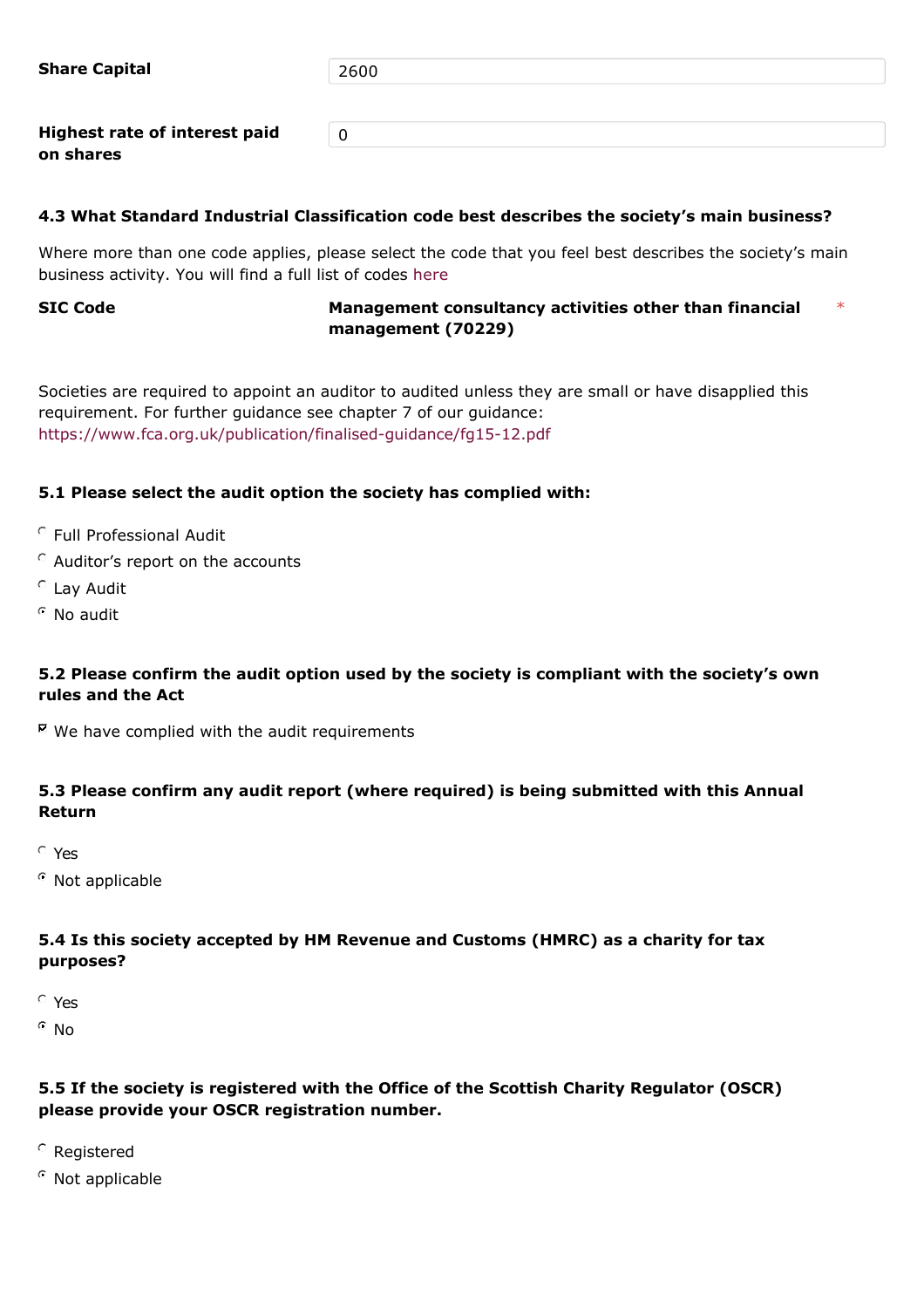## **5.6 Is the society a housing association?**

 $\degree$  No

Yes

## **6.1 Is the society a subsidiary of another society?**

Yes

 $^{\circ}$  No

## **6.2 Does the society have one or more subsidiaries?**

(As defined in sections 100 and 101 of the Act)

Yes

 $^{\circ}$  No

All societies are registered meeting one of two conditions for registration. These are that the society is either:

- a bona fide co-operative society ('co-operative society'); or
- are conducting business for the benefit of the community ('community benefit society').

You must answer the questions set out in in the next section of this form, depending on which condition for registration you meet.

If you are not sure which condition for registration applies to the society please see chapters 4 and 5 of our guidance [here](https://www.fca.org.uk/publication/finalised-guidance/fg15-12.pdf).

## **7.1 Condition for Registration**

- <sup>C</sup> Co-operative society
- Community Benefits society

Co-operative societies must answer the following questions in relation to the financial year covered by this return.

## **7A.1 What is the business of the society?**

For example, did you provide housing, manufacture goods, develop IT systems etc.

Development Co-operative is a consortium of Co-op Development Bodies and Co-op Development workers. Its business is consultancy and community organising.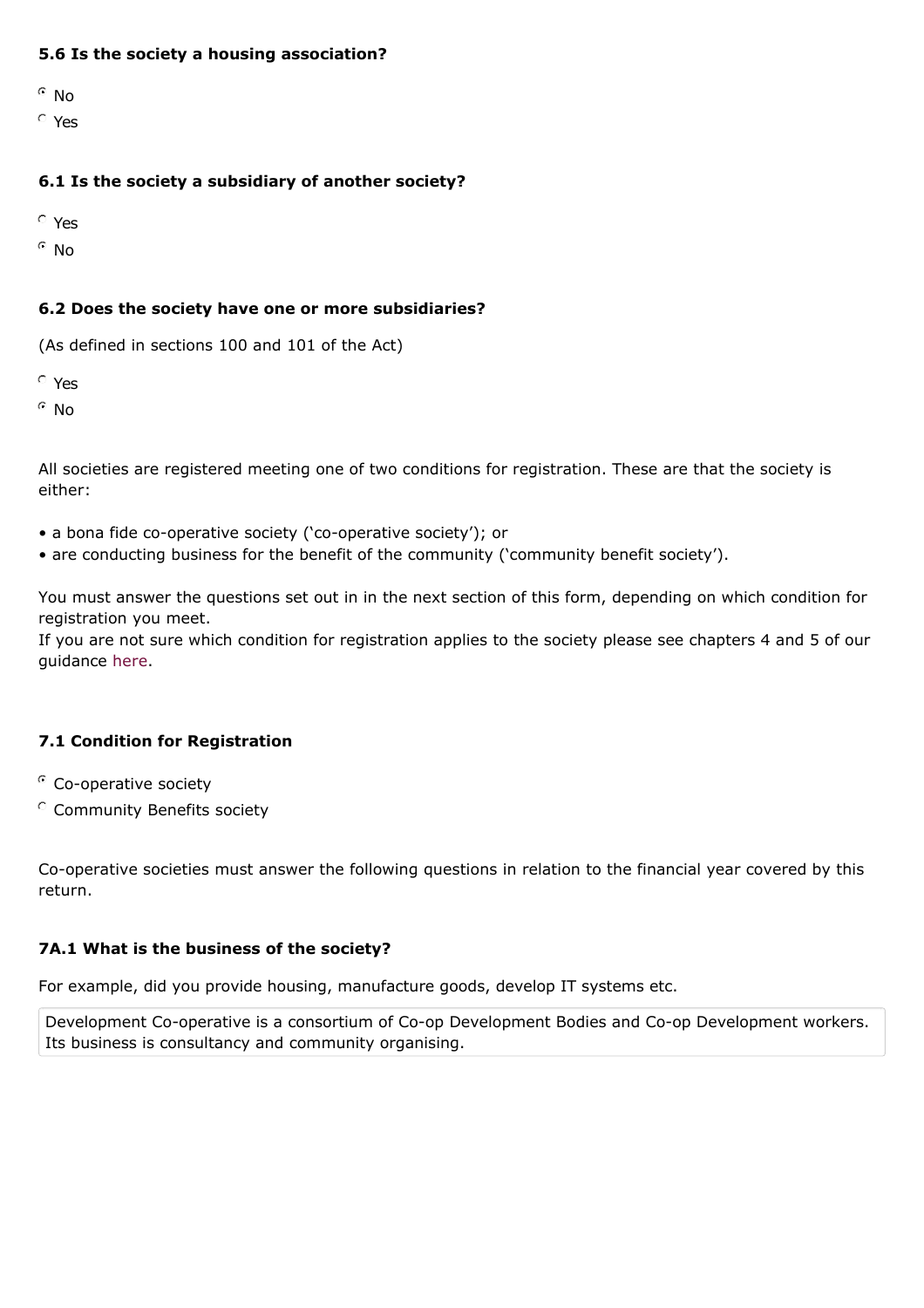## **7A.2 Please describe the members' common economic, social and cultural needs and aspirations.**

In answering this question, please make sure it is clear what needs and aspirations members had in common.

Our members are all engaged in co-operative development as a professional practice.

## **7A.3 How did the society's business meet those needs and aspirations?**

You have described the society's business answer to question 7A.1, and in question 7A.2 you have described the common needs and aspirations of members. Please now describe how during the year that business met those common needs and aspirations.

Since we are still in the start-up phase, the business is being developed and members are kept up to date via our website and newsletters.

## **7A.4 How did members democratically control the society?**

For example, did the members elect a board at an annual general meeting; did all members collectively run the society.

Directors stand down at every AGM and members vote for candidates standing for election to the Board. Members are entitled to stand for election themselves. At the AGM members receive presentations and reports on progress and are able to submit and vote on resolutions.

## **7A.5 What did the society do with any surplus or profit?**

For instance, did you pay a dividend to members (and if so, on what basis); did money get reinvested in the business; put into reserves; used for some other purpose?

No surplus generated.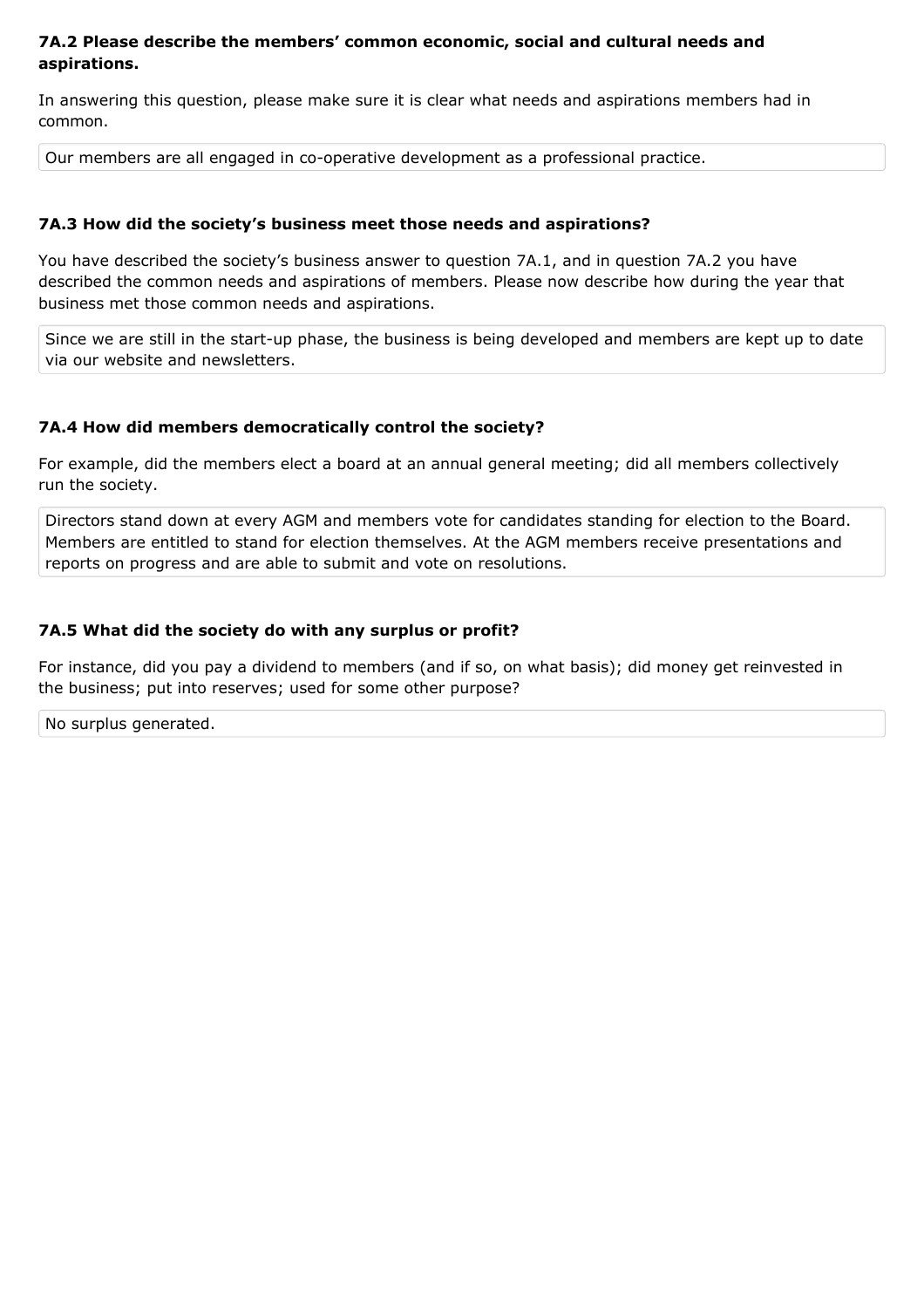**Society No.: 32418R**

# **DEVELOPMENT CO-OPERATIVE LIMITED**

# **FINANCIAL STATEMENTS**

# **FOR THE YEAR ENDED**

# **31st March 2019**

# **(Period: 1st April 2018 – 31st March 2019)**

**Principal Bankers: Unity Trust Bank Secretary: M. Strube Registered Office: 10 East Reach, Taunton, TA1 3EW**

**The financial statements for the year have been produced without audit.**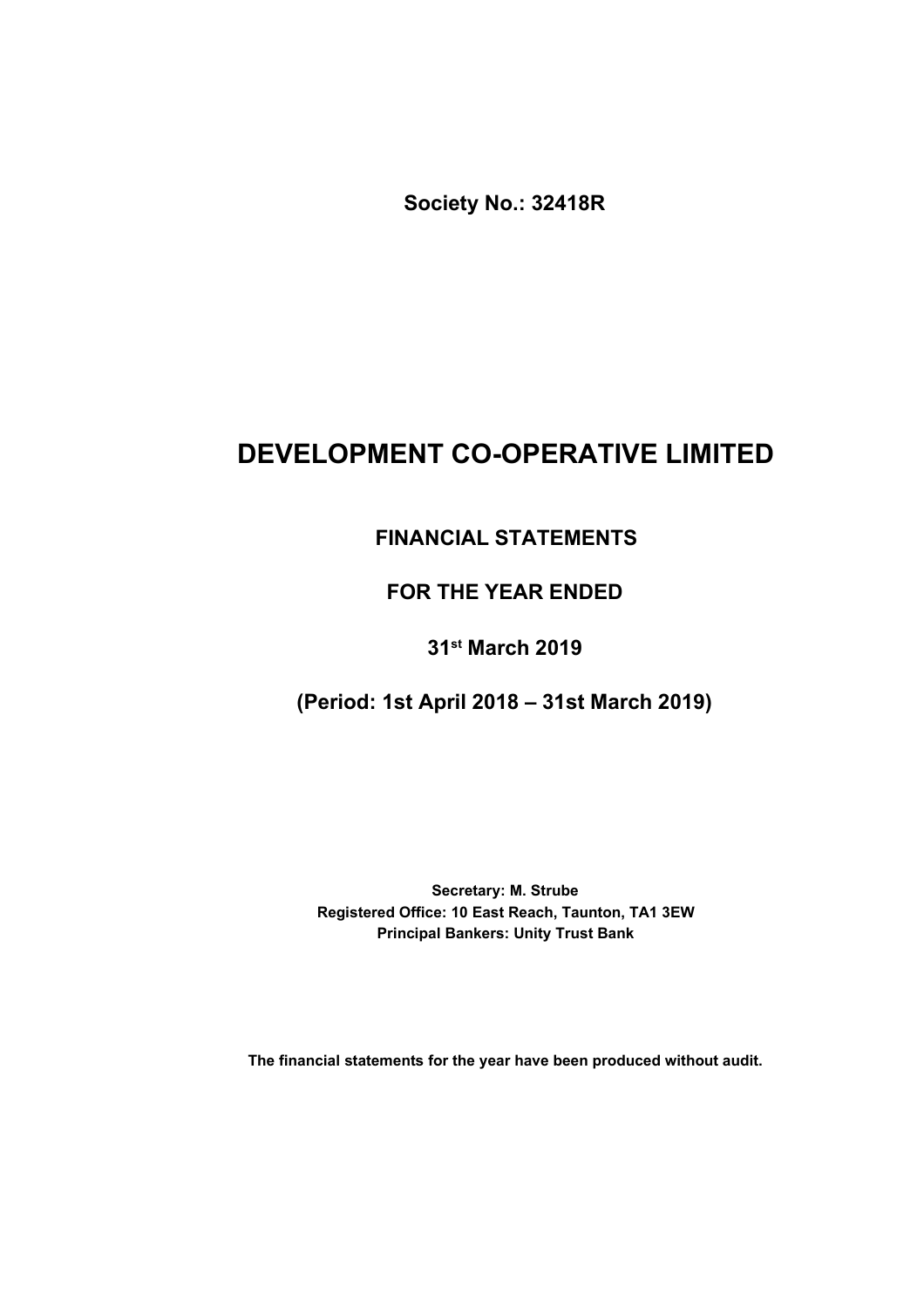## **DIRECTORS' REPORT FOR THE YEAR**

The directors present their report and the financial statements for the year.

#### **PRINCIPAL ACTIVITIES**

The co-operative's principal trading activity during the year was collaborative bidding for larger contracts relating to co-operative development and consultancy, alone or in partnership with others.

Development Co-operative is a consortium of Co-operative Development Bodies (CDBs) affiliated to Co operatives UK. The co-operative aims to fill the current gap in the market for a dedicated co-operative development body with the capacity to engage in large-scale contracts and projects at UK, English- national and regional levels. The co-operative plans to combine, co-ordinate and channel the capacities of its members, and the skills and expertise of their specialist advisers, to provide a coherent and seamless co-operative development service in regions and sectors where no service currently operates at scale.

#### **BUSINESS REVIEW**

During the period 2018-19, we concentrated on a review of our strategy and building a new team of directors to relaunch the business in 2019-20.

## **PLANS FOR FUTURE PERIODS**

We have now developed a business plan that will support a share offer to social investors and will form the basis of applications to funding bodies. We are continuing to engage with the Co-op Councils' Innovation Network and Co-operatives UK, and we aim to complement the work of other co-op development consortia such as Platform Six.

#### **DIVIDEND AND TRANSFER TO RESERVES**

The directors have recommended that no dividends are paid this financial year.

#### **FIXED ASSETS**

Full disclosure of all matters relating to fixed assets is set out in the notes to the financial statements.

#### **DIRECTORS**

The directors at the balance sheet date and at the beginning of the year (or on appointment if later), were as follows:

Alex Bird (resigned 11/9/2018) Gareth Nash (resigned 30/11/2018) Jo White (resigned 30/11/2018) Adrian Ashton (resigned 30/11/2018) Alex Lawrie Jane Avery (appointed 30/11/2018) Dorothy Francis (appointed 30/11/2018) Josef Davies-Coates (appointed 30/11/2018) Bob Cannell (resigned 11/9/2018) Martin Strube (appointed 30/11/2018)

## **STATEMENT OF DIRECTORS' RESPONSIBILITIES**

The law governing Co-operative and Community Benefit Societies requires the directors to prepare financial statements for each financial year which give a true and fair record of the affairs of the society and of the profit or loss of the society for that period. In preparing those financial statements the directors are required to:-

- Select suitable accounting policies and then apply them consistently
- Make judgements and estimates that are reasonable and prudent
- State whether applicable accounting standards have been followed, subject to any material departures disclosed and explained in the financial statements

The directors are responsible for keeping proper accounting records which disclose with reasonable accuracy at any time the financial position of the society and to enable them to ensure that the financial statements comply with the Co-operative and Community Benefit Societies Act 2014. They are also responsible for safeguarding the assets of the society and hence for taking reasonable steps for the prevention and detection of fraud and other irregularities.

## **AUDIT REPORT**

In accordance with section 84(1) of the Co-operative and Community Benefit Societies Act 2014, the society voted at the AGM to disapply the audit requirement.

**Approved by the Board on 18th March 2020 and signed on its behalf by:**

Signed  $V/f$  Name Position

**Martin Strube**

**Secretary**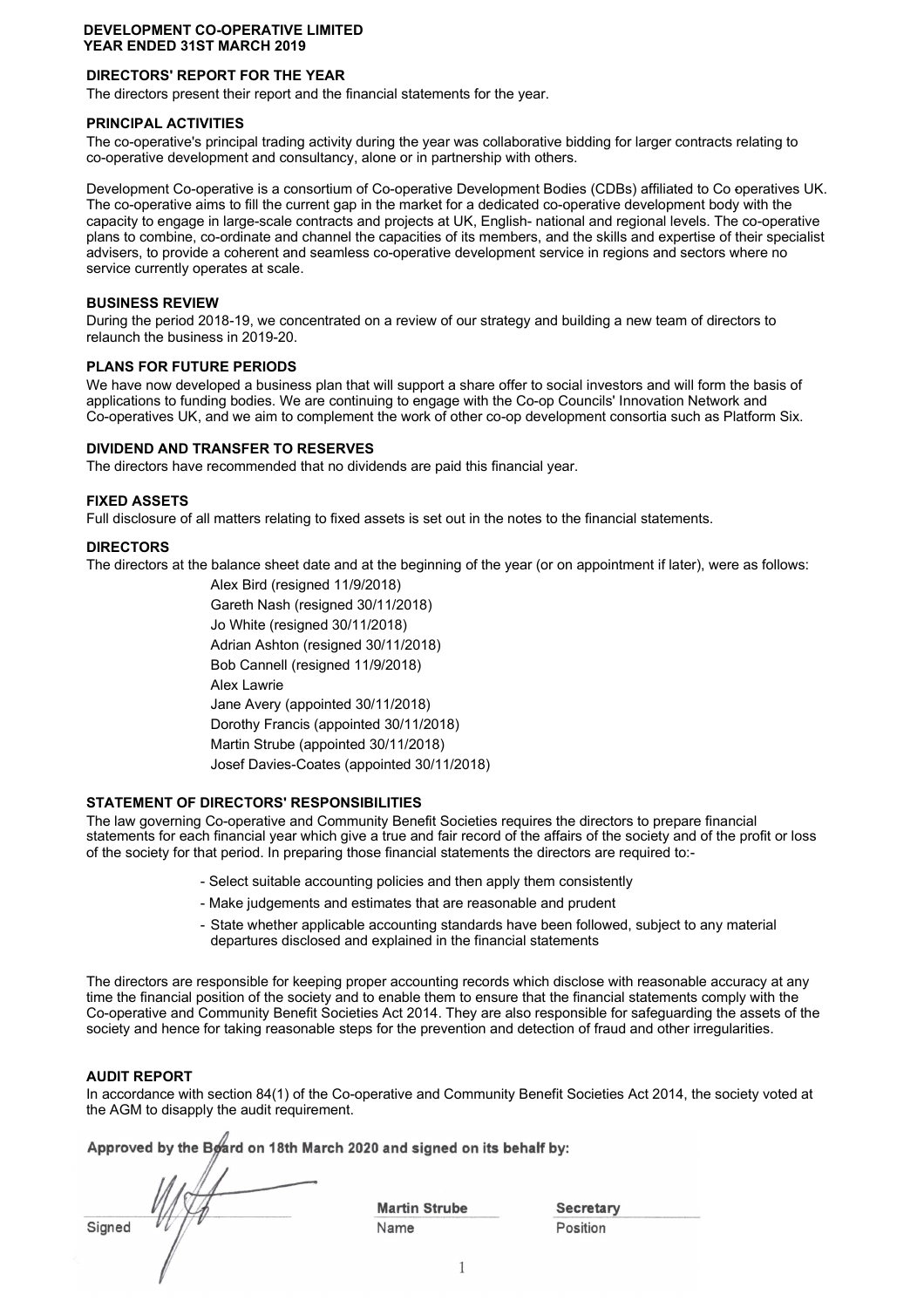## **PROFIT AND LOSS ACCOUNT FOR THE YEAR**

|                                                                                       | <b>Notes</b> | 2019  | 2018  |
|---------------------------------------------------------------------------------------|--------------|-------|-------|
| <b>SALES</b>                                                                          | 1            | 775   | 1,100 |
| <b>COST OF SALES</b>                                                                  |              |       |       |
| <b>GROSS PROFIT</b>                                                                   |              | 775   | 1,100 |
| <b>ADMINISTRATIVE EXPENSES</b>                                                        | 4            | (950) | (870) |
| <b>DEPRECIATION</b>                                                                   | 6            |       |       |
| <b>OPERATING PROFIT</b>                                                               |              | (175) | 230   |
| <b>OTHER INCOME</b><br>Donations<br><b>Bank interest</b><br><b>TOTAL OTHER INCOME</b> | 7            |       |       |
| <b>MEMBER DIVIDEND</b>                                                                | 5            |       |       |
| NET PROFIT ON ORDINARY ACTIVITIES BEFORE TAXATION                                     |              | (175) | 230   |
| TAX ON PROFIT ON ORDINARY ACTIVITIES                                                  | 8            |       |       |
| <b>RETAINED PROFIT</b>                                                                |              | (175) | 230   |

None of the society's activities were acquired or discontinued during the above two financial years.

The society has no recognised gains or losses other than those dealt with in the profit and loss account.

The "Notes to the financial statements" form part of these financial statements.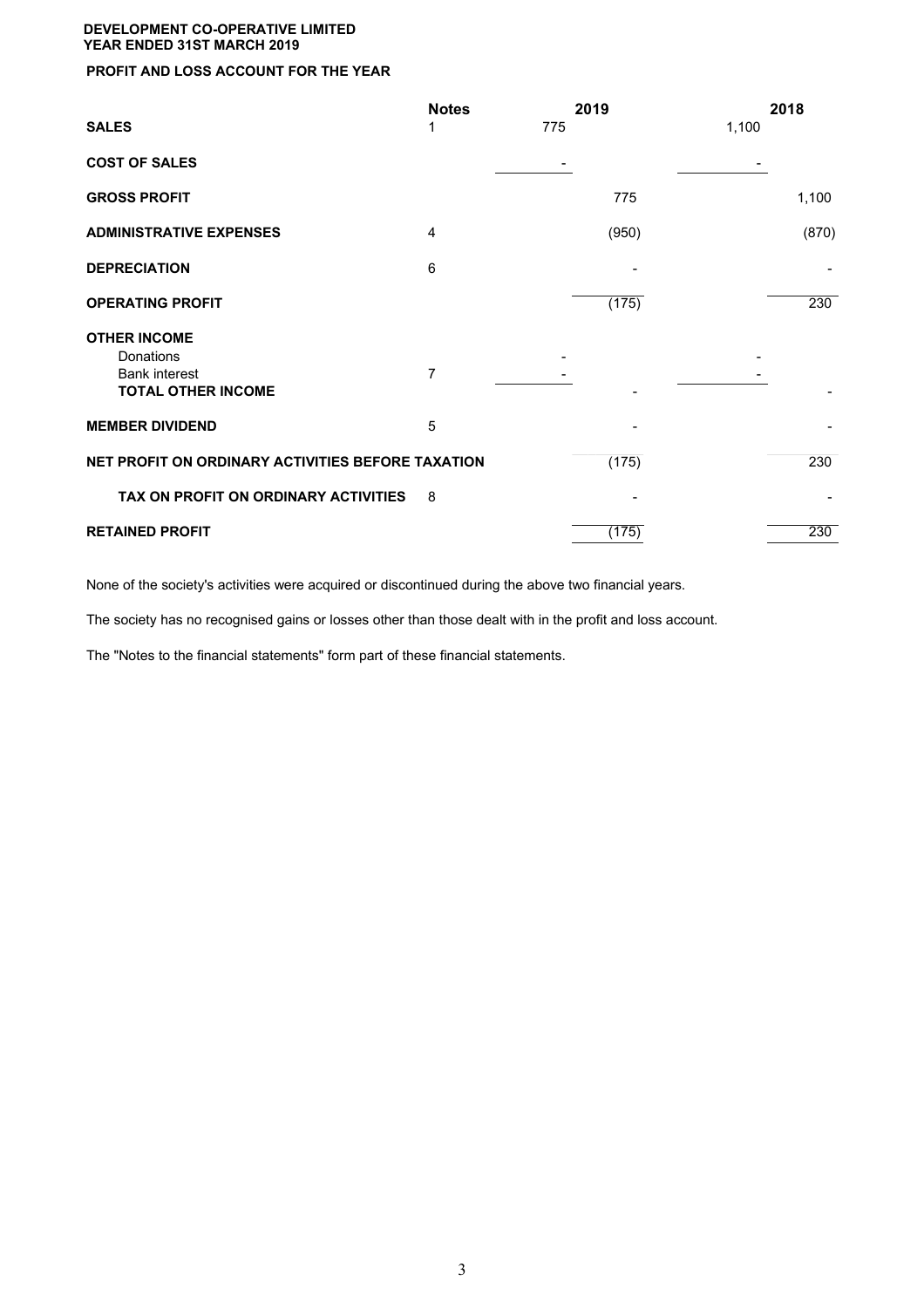## **BALANCE SHEET AT YEAR END**

|                                                         | <b>Notes</b> | 2019  | 2018  |
|---------------------------------------------------------|--------------|-------|-------|
| <b>Fixed Assets</b>                                     |              |       |       |
| <b>Fixed Assets</b>                                     | 9            |       |       |
| Investments                                             | 10           |       |       |
| <b>Current Assets</b>                                   |              |       |       |
|                                                         |              |       |       |
| Cash                                                    | 11           | 2,741 | 4,618 |
| Debtors, Prepayments & Work In Progress                 | 12           |       |       |
|                                                         |              | 2,741 | 4,618 |
| less                                                    |              |       |       |
| <b>Current Liabilities</b>                              |              |       |       |
| Creditors: Amounts falling within one year              | 13           | (78)  | (76)  |
| <b>Net Current Assets</b>                               |              | 2,819 | 4,694 |
| <b>Total Assets Less Current Liabilities</b>            |              | 2,819 | 4,694 |
| Creditors: Amounts falling due after more than one year | 14           |       |       |
| <b>Net Worth</b>                                        |              | 2,819 | 4,694 |
|                                                         |              |       |       |
| <b>Financed By:</b>                                     |              |       |       |
| Reserves b/f                                            |              | 394   | 164   |
| Profit for Year                                         | 15           | (175) | 230   |
| <b>Shares</b>                                           | 16           | 2,600 | 4,300 |
|                                                         | 17           | 2,819 | 4,694 |
|                                                         |              |       |       |

These financial statements have been prepared in accordance with the special provisions relating to companies subject to the small companies regime within the Co-operative and Community Benefit Societies Act 2014.

The "Notes to the financial statements" form part of these financial statements.

The directors have taken advantage of the exemption conferred not to have these financial statements audited.

The director acknowledge their responsibilities for ensuring that:-

i) The society keeps accounting records which comply with the Co-operative and Community Benefit Societies Act 2014

ii) The financial statements give a true and fair view of the state of affairs of the society as at year end and of its profit for the year then ended, and which otherwise comply with the requirements of the Co-operative and Community Benefit Societies Act 2014 relating to financial statements, so far as is applicable to the society.

#### **Approved by the Board on 18th March 2020 and signed on its behalf by:**

| rui    | <b>Alex Lawrie</b>        | <b>Director</b>             |
|--------|---------------------------|-----------------------------|
| Signed | Name                      | Position                    |
| Signed | <b>Jane Avery</b><br>Name | <b>Director</b><br>Position |
| VV     | <b>Martin Strube</b>      | <b>Director</b>             |
| Signed | Name                      | Position                    |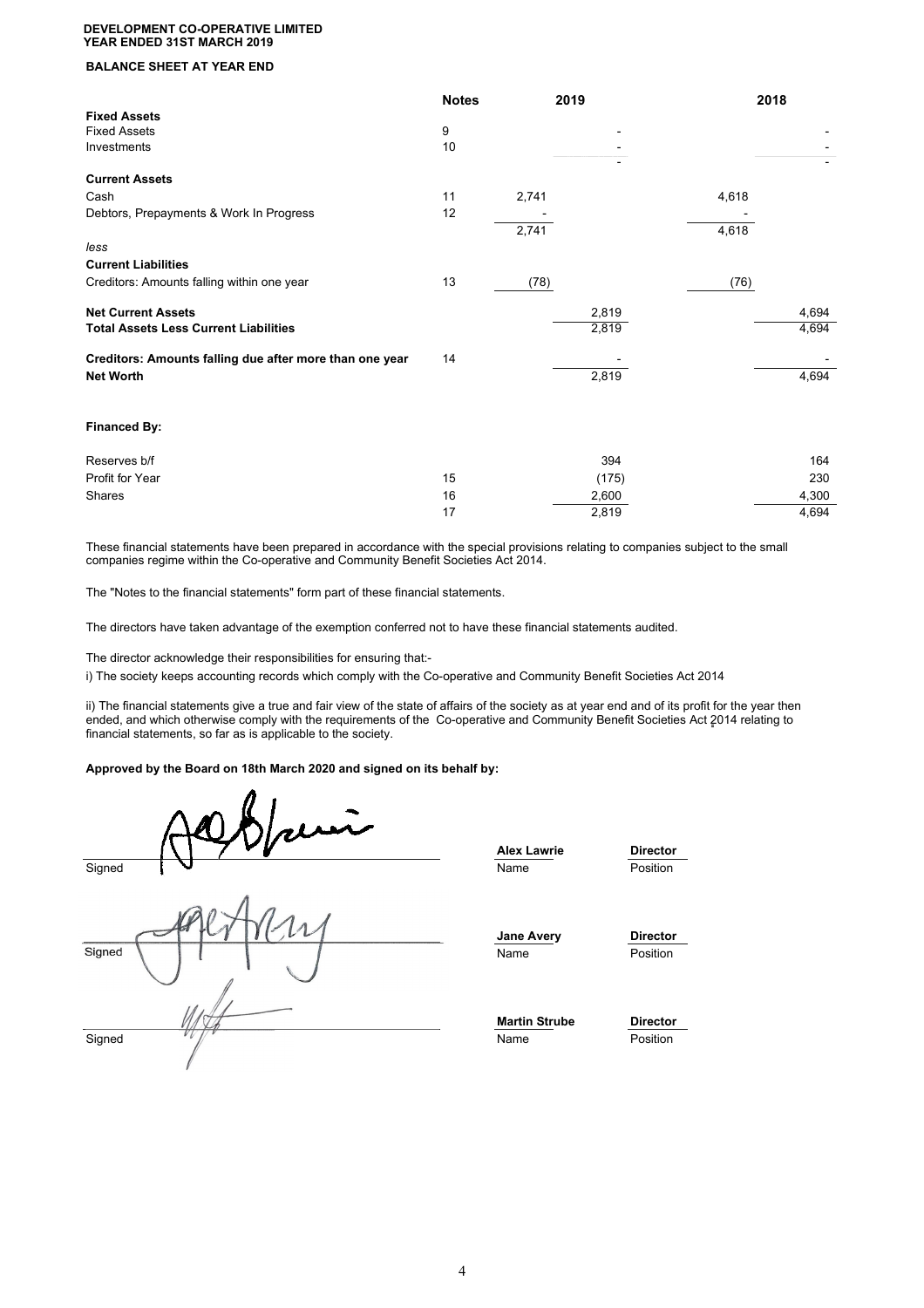## **NOTES TO THE FINANCIAL STATEMENTS FOR THE YEAR**

#### **Notes**

#### **1. GENERAL INFORMATION**

Development Co-operative Limited is a Co-operative Society limited by shares under the Co-operative and Community Benefit Societies Act 2014.

The address of its registered office is: 10 East Reach Taunton TA1 3EW United Kingdom

These financial statements were authorised for issue by the Board on 18th March 2020.

## **2. ACCOUNTING POLICIES**

#### **2.1 BASIS OF ACCOUNTING**

The accounts have been prepared under the historical cost convention and in accordance with FRS 102, The Financial Reporting Standard applicable in the UK and Republic of Ireland (as applied to small entities by section 1A of the standard).

#### **2.2 TURNOVER**

Turnover represents the total invoice value of services rendered during the year.

For member subscriptions, there has been a change in accounting policy in this financial year. The member subscription income for 2016 (£800) included the value of invoices which had been raised during the year but remained unpaid at the year end. In 2017, the policy was been amended so that the income for member subscriptions for 2017 (£225) only includes that income which had actually been paid at the year end.

#### **2.3 DEPRECIATION**

Depreciation is provided using the following rates and bases to reduce by annual instalments the cost, less estimated residual value, of the tangible assets over their estimated useful lives:-

Office equipment 60% Reducing balance Furniture & Fittings 20% Reducing balance

#### **2.4 DEFERRED TAXATION**

Deferred taxation is provided where there is a reasonable probability of the amount becoming payable in the foreseeable future.

#### **2.5 GOODWILL**

Purchased goodwill is written off immediately against reserves. Goodwill which is generated by the activities of the society is not recognised as an asset on the balance sheet and the associated costs are written off to the profit and loss account when they are incurred.

#### **2.6 WORK IN PROGRESS**

Work in progress is valued on the basis of direct costs plus attributable overheads based on normal level of activity. Provision is made for any foreseeable losses where appropriate. No element of profit is included in the valuation of work in progress.

#### **2.7 CASH FLOW STATEMENT**

The directors have taken advantage of the exemption in Financial Reporting Standard No 1 from including a cash flow statement in the financial statements on the grounds that the society is small.

## **2.8 ACCOUNTING PERIOD**

The accounting period covers the period from 1st April 2018 to 31st March 2019.

| <b>3. EMPLOYEES</b>                                                                      | 2019 | 2018 |
|------------------------------------------------------------------------------------------|------|------|
| Average number of persons employed by the society.                                       |      |      |
| <b>4. DIRECTORS' REMUNERATION</b><br>Wages and salaries, including Social Security costs | -    |      |
|                                                                                          |      |      |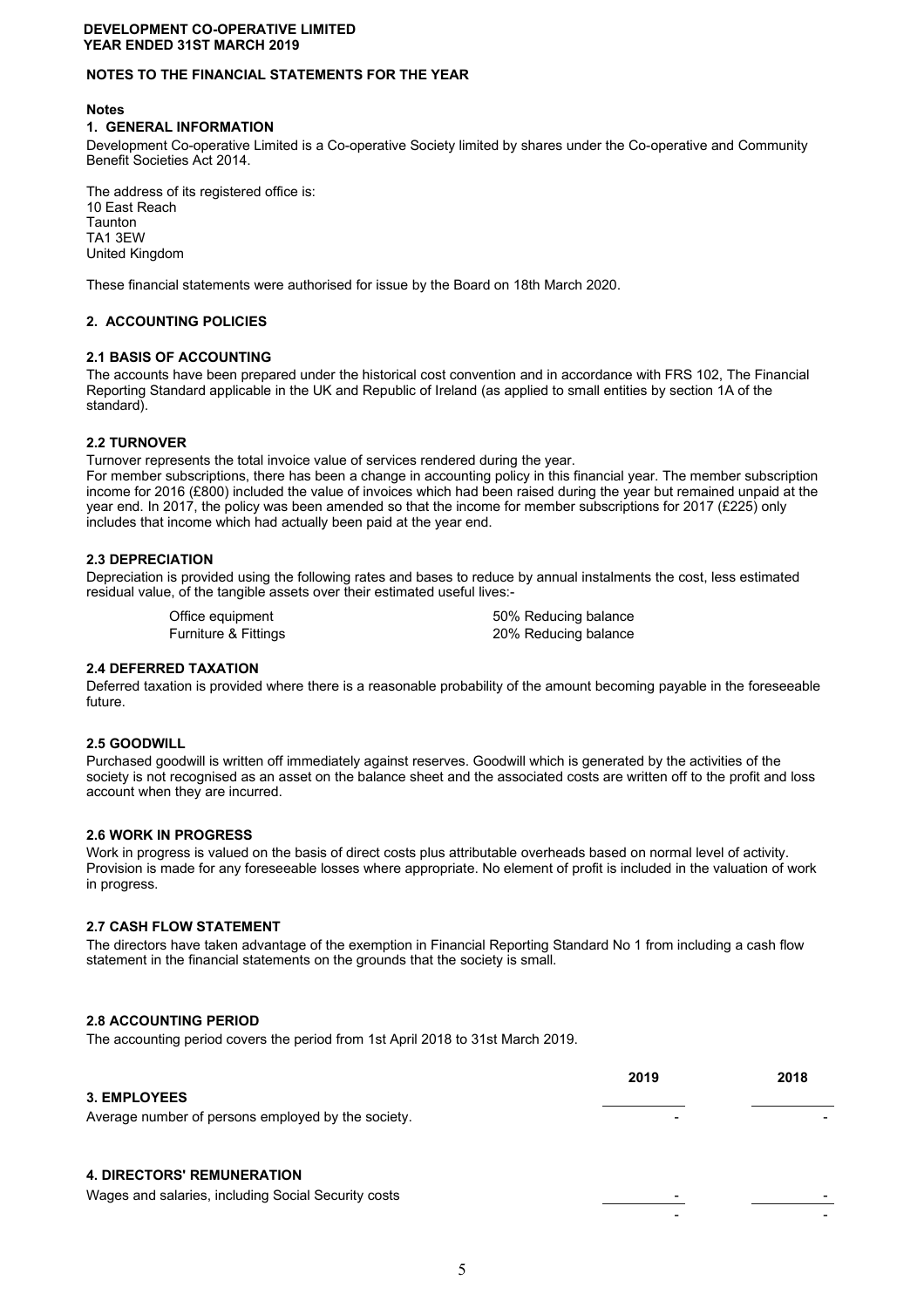|                                                    | 2019  | 2018  |
|----------------------------------------------------|-------|-------|
| <b>5. MEMBER DIVIDENDS</b>                         |       |       |
| Interim dividend paid                              |       |       |
| Final dividend paid                                |       |       |
|                                                    |       |       |
|                                                    |       |       |
| <b>6. OPERATING PROFIT</b>                         |       |       |
| The operating profit is stated after charging:     |       |       |
| Depreciation                                       |       |       |
| 7. INTEREST RECEIVED                               |       |       |
| Interest receivable                                |       |       |
|                                                    |       |       |
| 8. CORPORATION TAX ANNUAL RETURN                   |       |       |
| Corporation tax chargeable                         |       |       |
| Adjustment for previous years                      |       |       |
|                                                    |       |       |
| 9. TANGIBLE ASSETS                                 |       |       |
| Cost at beginning of year                          |       |       |
| Additions during year                              |       |       |
| At year end                                        |       |       |
|                                                    |       |       |
| Depreciation at beginning of year                  |       |       |
| Depreciation charge during period                  |       |       |
| Depreciation at year end                           |       |       |
|                                                    |       |       |
| Net book value at year end                         |       |       |
| Net book value at beginning of year                |       |       |
|                                                    |       |       |
| 10. SHARES HELD IN OTHER CO-OPERATIVES             |       |       |
|                                                    |       |       |
|                                                    |       |       |
|                                                    |       |       |
| <b>11. CASH</b>                                    |       |       |
| Current bank account<br>Deposits and Cash          | 2,741 | 4,618 |
|                                                    | 2,741 | 4,618 |
|                                                    |       |       |
| 12. DEBTORS, PREPAYMENTS & WORK IN PROGRESS        |       |       |
| Trade debtors                                      |       |       |
| Other debtors                                      |       |       |
| Work in progress                                   |       |       |
| Prepayments                                        |       |       |
| <b>VAT</b>                                         |       |       |
|                                                    |       |       |
| 13. CREDITORS; AMOUNTS FALLING DUE WITHIN ONE YEAR |       |       |
| Trade creditors                                    |       |       |
| <b>Other Creditor</b>                              |       |       |
| Corporation Tax                                    |       |       |
| <b>PAYE</b>                                        |       |       |
| <b>VAT</b>                                         | (78)  | (76)  |
| Wages                                              |       |       |
| Loans                                              |       |       |
| Payments received in advance<br>Accruals           |       |       |
| Bank account overdraft                             |       |       |
|                                                    | (78)  | (76)  |
|                                                    |       |       |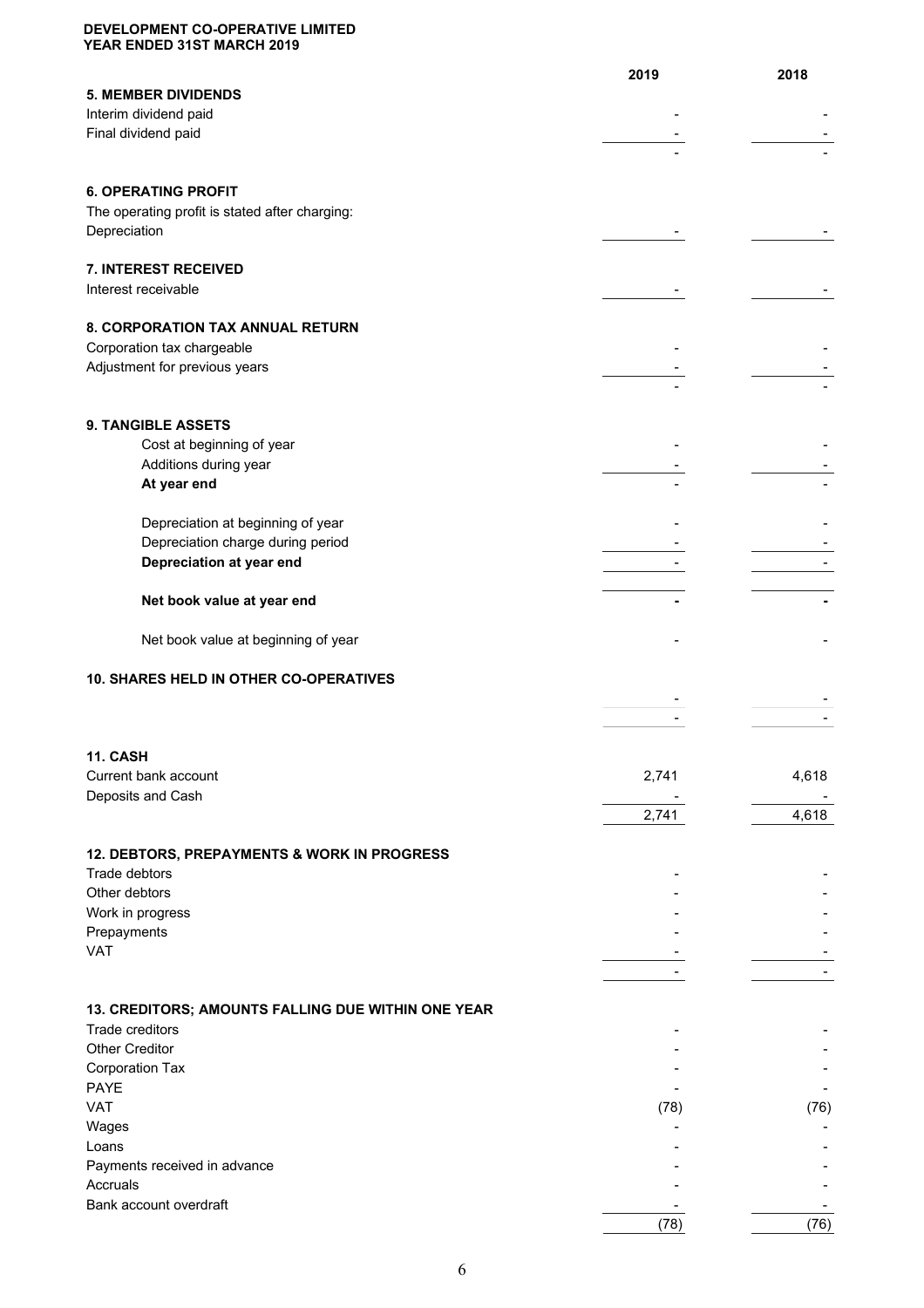|                                                                      | 2019    | 2018  |
|----------------------------------------------------------------------|---------|-------|
| 14. CREDITORS; AMOUNTS FALLING DUE AFTER MORE THAN ONE YEAR<br>Loans |         |       |
|                                                                      |         |       |
|                                                                      |         |       |
| <b>15. PROFIT &amp; LOSS ACCOUNT</b>                                 |         |       |
| Retained profits at beginning of year                                | 394     | 164   |
| Profits during the year                                              | (175)   | 230   |
| Retained profits at year end                                         | 219     | 394   |
| <b>16. SHARE CAPITAL</b>                                             |         |       |
| Allotted, called up and fully paid                                   |         |       |
| Ordinary shares of £1 each                                           | 2,600   | 4,300 |
|                                                                      | 2,600   | 4,300 |
| <b>17. RECONCILIATION OR MOVEMENTS IN MEMBERS FUNDS</b>              |         |       |
| Profit for the financial year                                        | (175)   | 230   |
|                                                                      | (175)   | 230   |
| New shares subscribed                                                | (1,700) | (150) |
| New addition to members' funds                                       | (1,875) | 80    |
| Members' funds at beginning of year                                  | 4,544   | 4,464 |
| Members' funds at year end                                           | 2,669   | 4,544 |
| Represented by:-                                                     |         |       |
| Equity interests:-                                                   |         |       |
| Share capital                                                        | 2,600   | 4,300 |
| Retained profit at year end                                          | 219     | 394   |
|                                                                      | 2,819   | 4,694 |
|                                                                      |         |       |

#### **18. TRANSITION TO FRS 102**

FRS 102 (Section 1A) was adopted for the year commencing 1 April 2016. There have been no adjustments as a consequence of the adoption of FRS 102 1A.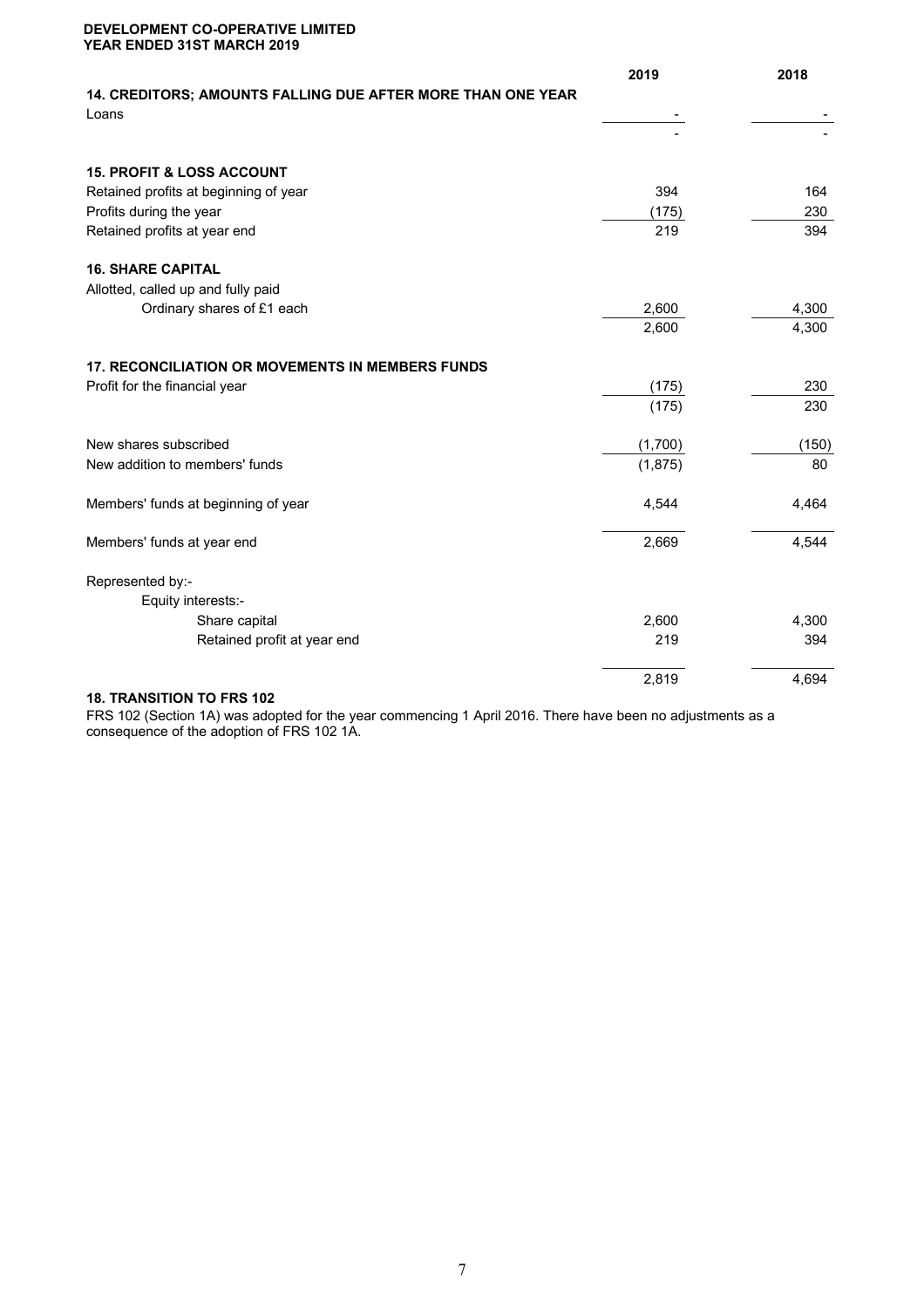# **Management Information**

|                                                                                              |     | 2019  |       | 2018  |
|----------------------------------------------------------------------------------------------|-----|-------|-------|-------|
| <b>SALES</b>                                                                                 | 775 |       | 1,100 |       |
| <b>COST OF SALES</b>                                                                         |     |       |       |       |
| <b>GROSS PROFIT</b>                                                                          |     | 775   |       | 1,100 |
| <b>ADMINISTRATIVE EXPENSES</b>                                                               |     | (950) |       | (870) |
| <b>DEPRECIATION</b>                                                                          |     |       |       |       |
| <b>OPERATING PROFIT</b>                                                                      |     | (175) |       | 230   |
| <b>INTEREST RECEIVABLE</b><br>Donations<br><b>Bank interest</b><br><b>TOTAL OTHER INCOME</b> |     |       |       |       |
| NET PROFIT ON ORDINARY ACTIVITIES BEFORE TAXATION                                            |     | (175) |       | 230   |